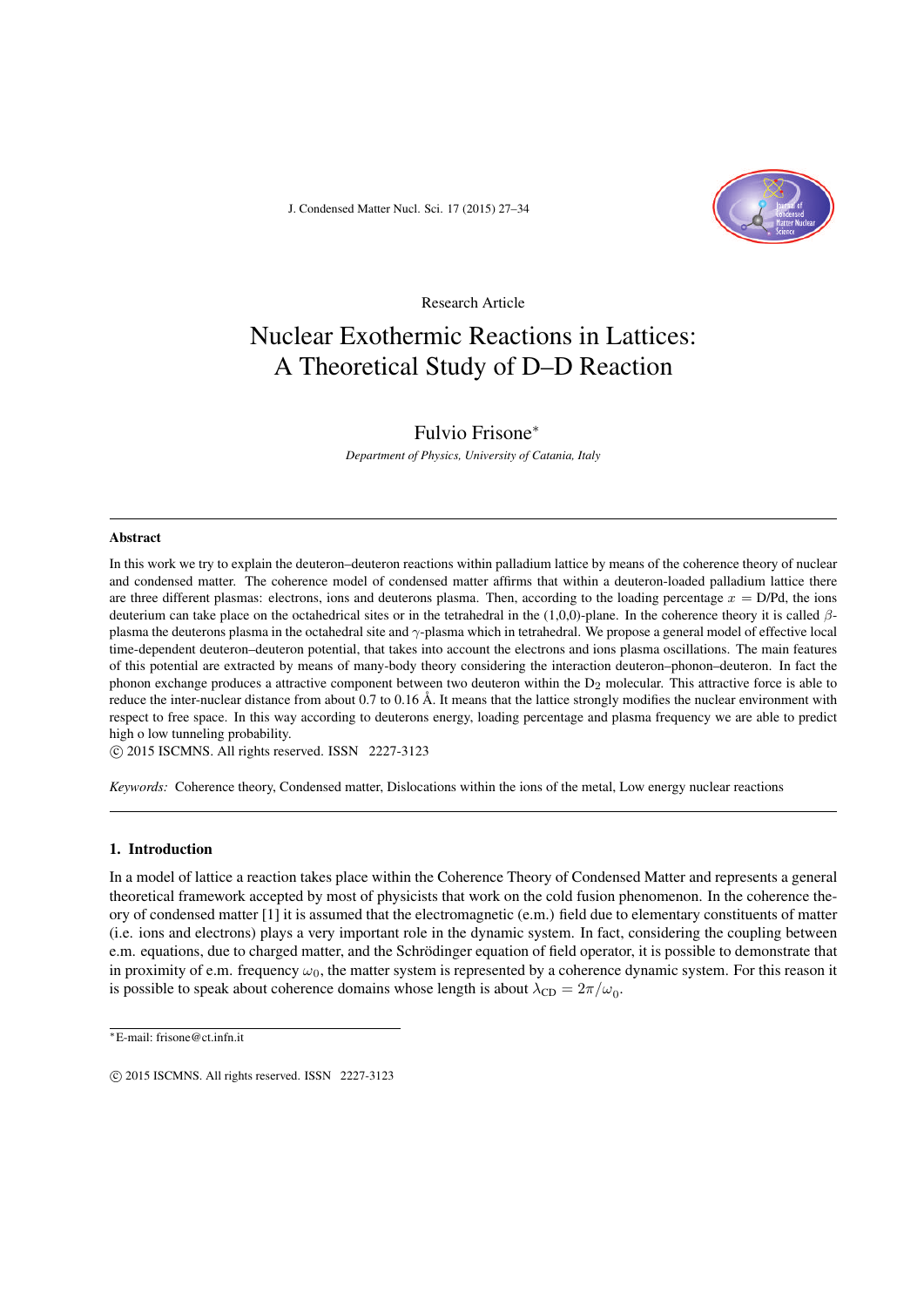Of course the simplest model of matter with coherence domain is the plasma system. In the usual plasma theory we must consider the plasma frequency  $\omega_p$  and the Debey length that measures the coulomb force extension, i.e. the coherence domain length. For a system with N charges  $Q$  of  $m$  mass within a V volume the plasma frequency can be written as

$$
\omega_{\rm p} = \frac{Q}{\sqrt{m}} \sqrt{\frac{N}{V}}.\tag{1}
$$

This presentation is focused on the "nuclear environment" that is supposed to exist within the palladium lattice D<sub>2</sub>-loaded and at room temperature as predicted by the Coherence Theory. In fact, when the palladium lattice is loaded with deuterium gas, according to some people, it is possible to observe traces of nuclear reactions [2–4]. For this reason many physicists speak about Low Energy Reaction Nuclear (LERN). Various experiments prove that in the  $D_2$ -loaded palladium lattice the most frequent nuclear reactions are [4,5]:

- (1)  $D+D \rightarrow {}^{3}H + p + 4.03$  MeV,
- (2) D+D $\rightarrow$  <sup>4</sup>He + 23.85 MeV.

The aim of this presentation is to propose a "coherence" model through which it becomes possible to explain the occurrence of reactions (1) and (2) and their probability, according to the most reliable experiments. The starting point of this theoretical study is the analysis of the inner environment of the lattice, i.e. of plasma present within the lattice itself (d-electron, s-electron, Pd-ions and D-ions), using the coherence theory of matter; the following step is based on the effective potential reported in [6,7] by adding the role of lattice perturbations through which the computation of the (D–D) tunneling probability improves.

#### 2. Plasma Present within the Non-loaded Palladium Lattice

According to the Coherence Theory of Condensed Matter, in a Pd lattice at room temperature the electron shells are in a coherent regime within a coherent domain. In fact they oscillate in tune with a coherent e.m. field trapped in the coherent domains. For this reason, in order to describe the lattice environment, we must consider the s-electron and d-electron plasma.

#### 2.1. Plasma of d-electrons

They are formed by palladium d-shell electrons. We can start computing:

$$
\omega_{\rm d} = \frac{e}{\sqrt{m}} \sqrt{\frac{n_{\rm d}N}{V}}\tag{2}
$$

as d-electron plasma frequency. But according to the coherence theory of matter the plasma frequency is about 1.38 and this factor is obtained assuming a uniform d-electron charge distribution. But of course the d-electron plasma is localized in a shell of radius R (that is about 1  $\AA$ ), so the geometrical contribution is

$$
\sqrt{\frac{6}{\pi}} = 1.38.\tag{3}
$$

From the *renormalized* d-electron plasma frequency, you obtain:

$$
\omega_{\rm de} = 41.5 \,\mathrm{eV}/\hbar \tag{4}
$$

and the maximum oscillation amplitude  $\xi_d$  is about 0.5 Å.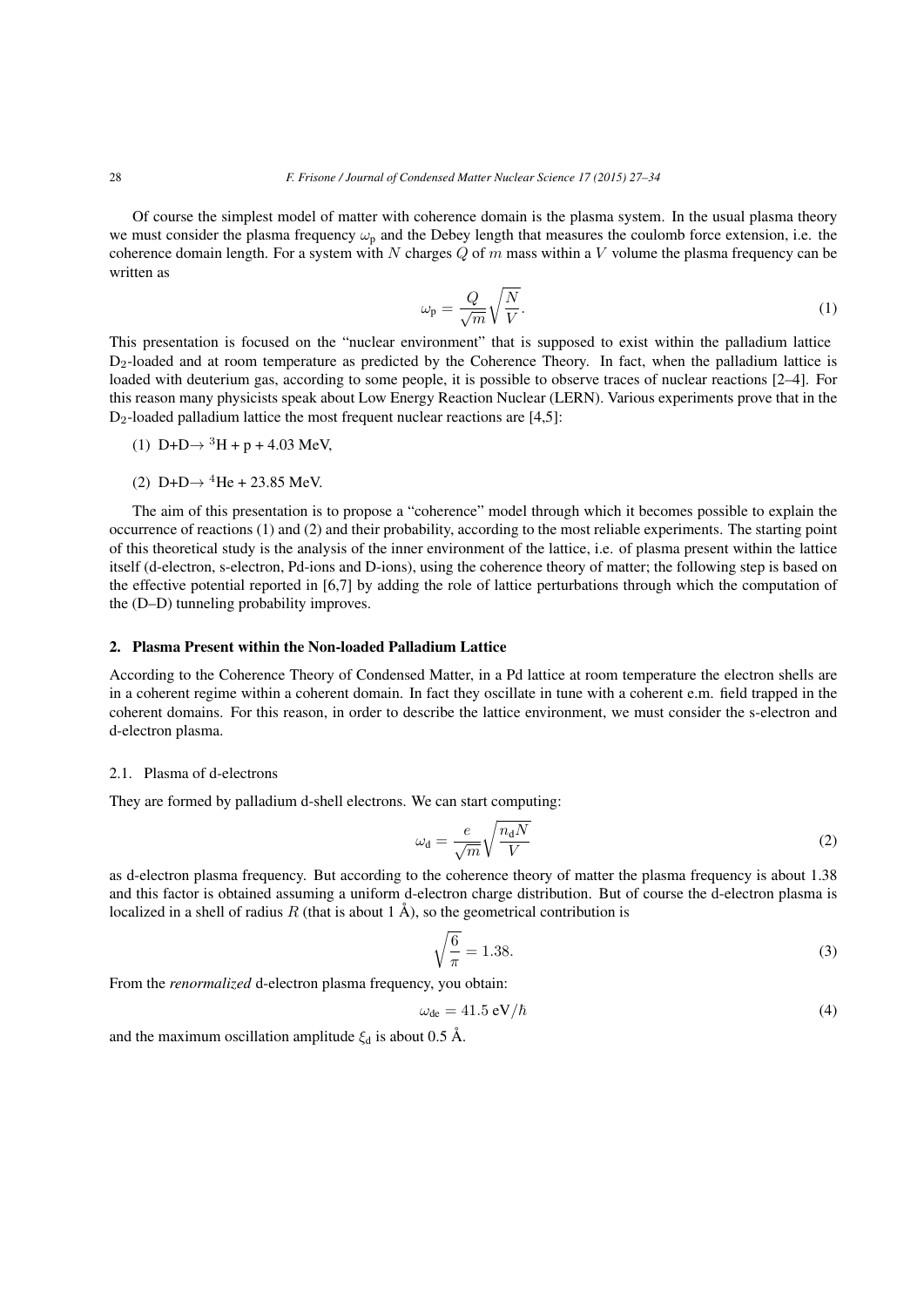# 2.2. Plasma of delocalized s-electrons

The s-electrons are the ones that within the lattice structure neutralize the adsorbed deuteron ions. They are delocalized and their plasma frequency depends on loading ratio (D/Pd percentage) shown in the following equation (5):

$$
\omega_{\rm se} = \frac{e}{\sqrt{m}} \sqrt{\frac{N}{V}} \cdot \sqrt{\frac{x}{\lambda_{\rm a}}},\tag{5}
$$

where

$$
\lambda_{\rm a} = \left[1 - \frac{N}{V} V_{\rm pd}\right] \tag{6}
$$

and  $V_{pd}$  is the volume actually occupied by the Pd-atom. As reported in [1]:

$$
\omega_{\rm se} \approx x^{1/2} 15.2 \,\mathrm{eV}/\hbar. \tag{7}
$$

For example for  $x = 0.5$ , the  $\omega_{se}$  is about 10.7 eV/ $\hbar$ .

#### 2.3. Plasma of Pd-ions

Further, it is important to consider the plasma due to Palladium ions that form the lattice structure. In this case it is possible to demonstrate that the frequency is

$$
\omega_{\rm pd} = 0.1 \, \text{eV}.\tag{8}
$$

# 3. Plasma Present within the  $D_2$ -Loaded Palladium Lattice

We know that deuterium is adsorbed as soon as it touches the palladium surface. This loading can be enhanced using electrolytic cells or vacuum chambers working at opportune pressure [8,9]. Throughout Preparata's theory of Condensed Matter it is assumed that, according to the ratio  $x = D/Pd$ , three phases, concerning the  $D_2-Pd$  system, reaction:

- (1) phase  $\alpha$  for  $x < 0.1$ ,
- (2) phase  $\beta$  for  $0.1 < x < 0.7$ ,
- (3) phase  $\gamma$  for  $x > 0.7$ .

In the  $\alpha$  phase, the  $D_2$  is in a disordered and not coherent state ( $D_2$  is not charged!). Regarding the other phases, the following ionization reaction takes place on the lattice surface, due to lattice e.m. field:

$$
D_{\text{lattice}} \to D^+ + e^-.
$$
 (9)

Then, according to the loading percentage  $x = D/Pd$ , the ions deuterium can release on the octahedrical or in the tetrahedral sites are in the (1,0,0)-plane. In the coherence theory it is called  $\beta$ -plasma the deuterons plasma in the octahedral site and  $\gamma$ -plasma in the tetrahedral site.

Regarding the  $\beta$ -plasma it is possible to affirm that plasma frequency is

$$
\omega_{\beta} = \omega_{\beta 0} (x + 0.05)^{1/2},\tag{10}
$$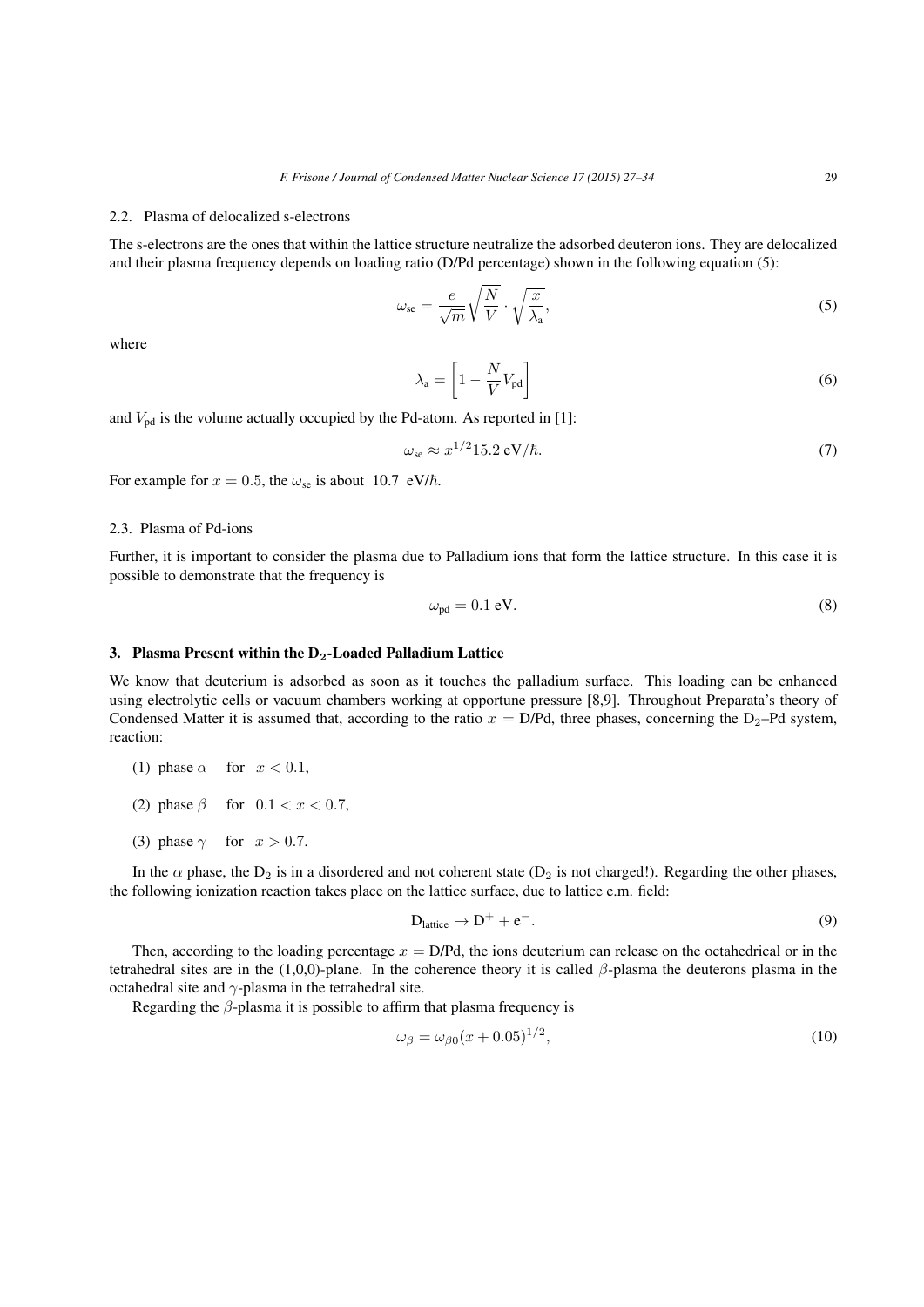where

$$
\omega_{\beta 0} = \frac{e}{\sqrt{m_{\rm D}}} \left(\frac{N}{V}\right)^{1/2} \frac{1}{\lambda_{\rm a}^{1/2}} = \frac{0.15}{\lambda_{\rm a}^{1/2}} \, \text{eV}/\hbar. \tag{11}
$$

For example if we use  $\lambda_a = 0.4$  and  $x = 0.5$  you obtain  $\omega_\beta = 0.168$  eV/ $\hbar$ .

In the tetrahedral sites the  $D^+$  can occupy the thin disk that encompass two sites.

They present to the D<sup>+</sup> ions a barrier. Note that the d-shell electrons oscillate past the equilibrium distance  $y_0$ (about  $1.4 \text{ Å}$ ) thus embedding the ions in a static cloud of negative charge (which can screen the coulomb barrier). So, as reported in have [7]:

$$
\omega_{\gamma} = \sqrt{\frac{4Z_{\text{eff}}\alpha}{m_{\text{D}}y_0^2}} \approx 0.65 \text{ eV}/\hbar. \tag{12}
$$

Of course this frequency depends also on chemical condition of the palladium lattice (impurities, temperature, etc.)

Due to a large plasma oscillation of d-electrons, in the disk-like tetrahedral region (where the  $\gamma$ -phase D<sup>+</sup>'s are located) a high density negative charge condenses giving rise to a screening potential  $W(t)$ .

We emphasize that the  $\gamma$ -phase depends on x value and that this new phase has been experimentally observed [10]. The new phase  $\gamma$  is very important in the LERN investigation. In fact many "cold fusion physicists" declare the main point of *cold fusion protocol* is that the loading D/Pd ratio must be higher than 0.7, i.e. the deuterium must be placed in the tetrahedral sites.

#### 4. The D–D Potential

In [6], it was shown that the phenomenon of fusion between nuclei of deuterium in the crystalline lattice of a metal is conditioned by the structural characteristics, by the dynamic conditions of the system, and also by the concentration of impurities present in the metal under examination.

In fact, studying the interaction between deuterons (including the deuteron–plasmon contribution) in the case of three typical metals (Pd, Pt and Ti), a three-dimensional model showed that the height of the Coulomb barrier decreases upon the variance of the total energy and the concentration of impurities within the metal itself.

The starting potential that links Morse-like attraction and Coulomb-like repulsion can be written in this way [6,7]:

$$
V(r) = k_0 \frac{q^2}{r} \cdot \left( V(r)_M \frac{A}{r} \right)
$$
 (13)

In (13),  $V(r)_{\text{M}}$  is a Morse-like potential, and is given by:

$$
V(r)_{\mathbf{M}} = B \{ \exp(-2\varphi(r - r_0)) - 2\exp(-\varphi(r - r_0)) \}
$$
 (14)

Here the parameters  $A, B, \varphi$  and  $r_0$  depend on the lattice.

In fact the D–D potential (13) is an effective potential whose reliability is shown by its own ability to fit the Coulomb potential for  $r \to 0$  and the Morse potential in the attractive zone. Moreover, Siclen and Jones [11] defined  $\rho$  the point where the Coulomb potential is linked by the Morse trend,  $r'_0$  the equilibrium distance and  $D'$  the well. Certainly, within the free space for a  $D_2$  molecule,  $\rho$  is about 0.3 Å,  $r'_0$  is about 0.7 Å and  $D'$  is -4.6 eV. But within the lattice the screening effect and the deuteron–deuteron interaction due to phonon exchange modify noticeably these parameter values.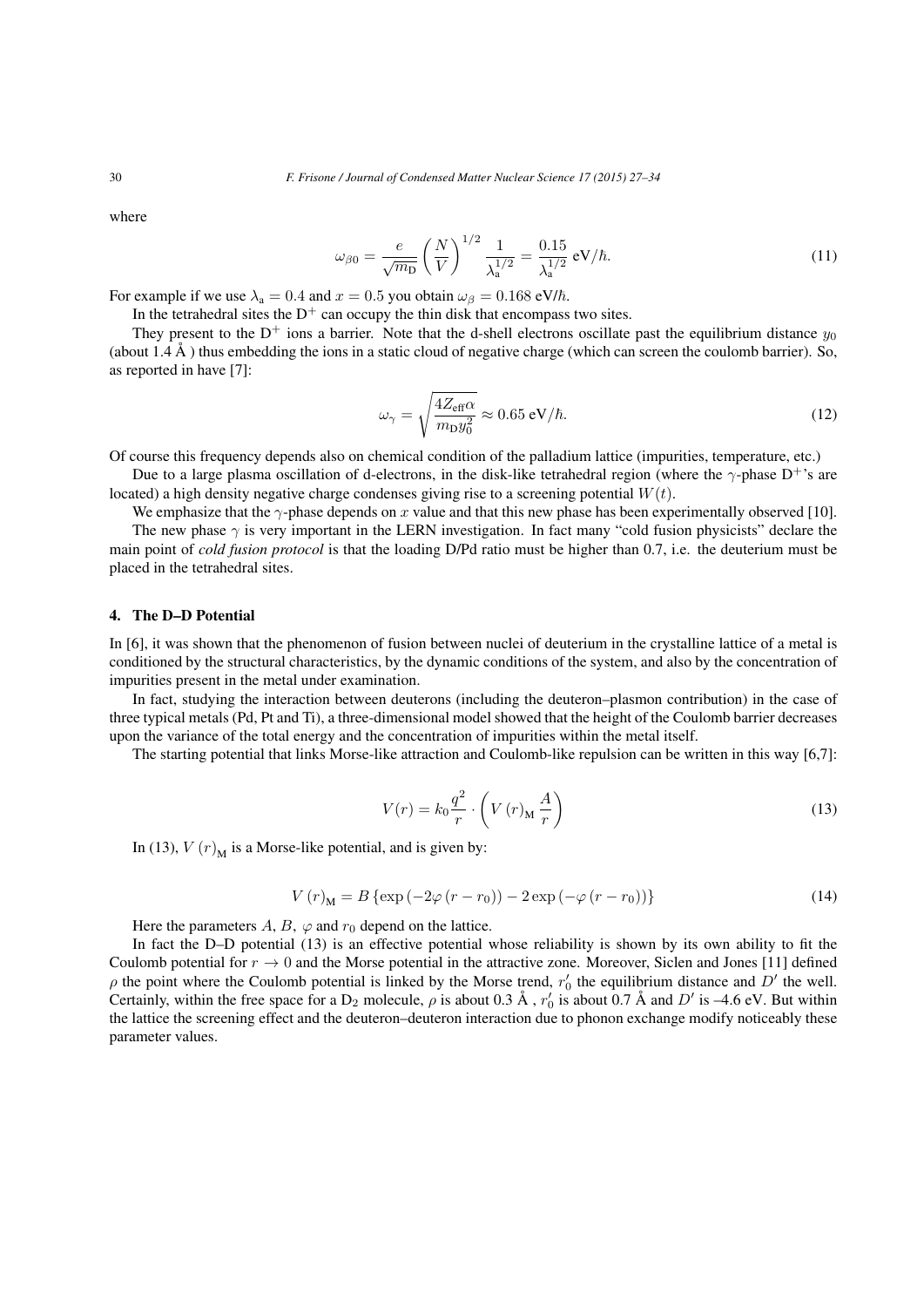Considering the role of coupling between deuterons and plasmons, in [12] the authors have numerically evaluated a D–D potential having the features of potential (13) with  $D' = -50$  eV and  $r'_0 = 0.5$  Å and  $\rho = 0.2$  Å (in [12] the authors consider only two plasmon excitations at 7.5 and 26.5 eV).

# 4.1. The features of potential (14)

Since the screening effect can be modulated by donor atoms the role of impurities becomes considerable (as shown in [6,7]) and has been proven that

$$
A = JKTR \tag{15}
$$

and

$$
B = J/\zeta. \tag{16}
$$

Here J is the impurities concentration,  $KT$  is the lattice temperature, R the nuclear radius and  $\zeta$  a parameter to evaluate by fitting.

Finally the actual d–d potential can be written as

$$
V(r) = k_0 \frac{q^2}{r} \cdot \left( V(r)_{\mathbf{M}} - \frac{JKTR}{r} \right). \tag{17}
$$

In this presentation, according to the coherence theory of condensed matter, it is emphasized the role of potential (17) in the three different phases :  $\alpha$ ,  $\beta$  and  $\gamma$ .

So in this theoretical framework aims to clarify:

- (1) what is *KT?*
- (2) what is the role of electrons and ions plasma?

About the first point, according to the different deuteron–lattice configurations, *KT* can be:

- (i) the loaded lattice temperature considering the deuterons in the  $\alpha$ -phase,
- (ii)  $\omega_\beta$  considering the deuterons in  $\beta$ -phase,
- (iii)  $\omega_{\gamma}$  considering the deuterons in the  $\gamma$ -phase.

Whereas regarding the second point, the question is trickier.

In fact the lattice environment is a mix of coherent plasmas (ion Pd, electron and deuterons plasma) at different temperature, due to different masses, thus describing an emerging potential becomes a very hard task. The method proposed in this presentation considers the total screening contribution of lattice environment in a D–D interaction (i.e.  $V_{\text{tot}}$ ) as random potential  $Q(t)$ . So this model can be written as

$$
V_{\text{tot}}(t) = V(r) + Q(t). \tag{18}
$$

And assuming that

$$
\langle Q(t) \rangle_t \neq 0 \tag{19}
$$

that is,  $Q(t)$  is now supposed to be (as a second order potential contribution) a periodic potential (the frequency will be labeled by  $\omega_Q$ ) that oscillates between the maximum value  $Q_{\text{max}}$  and 0.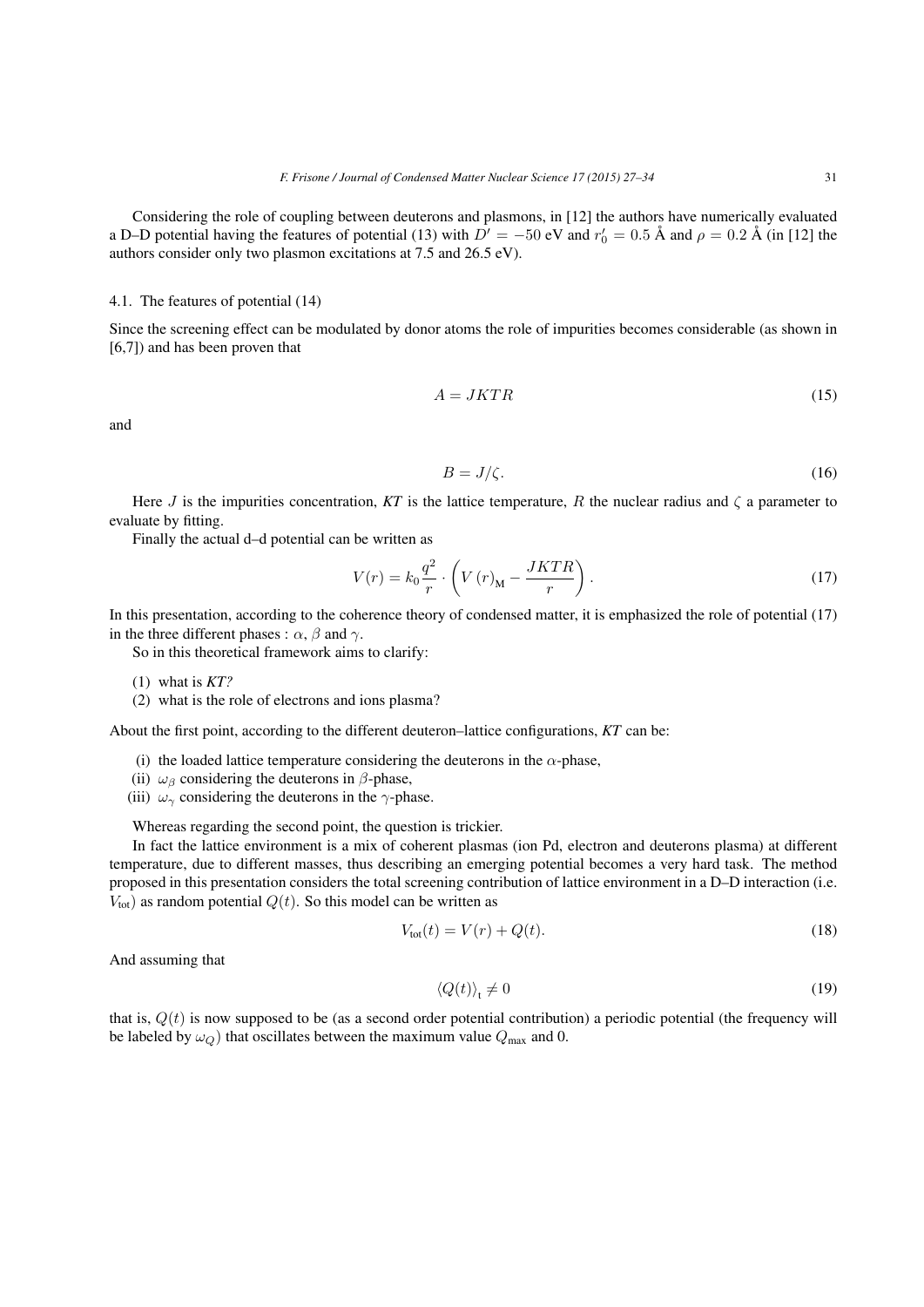Further specifically, the charge oscillations of d-shell electrons produce a screening potential having harmonic features:

$$
eV(r) = -Z_d \frac{ke^2}{2a_0} r^2.
$$
\n(20)

In [1] putting  $Z_d = 10/3$  and  $a_0 = 0.7 \text{ Å}$ , it is evaluated a screening potential V<sub>0</sub> of about 85 eV. Computing this way you get  $\rho g V_0/26.9$  and, at least,  $\rho = 0.165$  Å.

According to the loading ratio, within a palladium lattice the following cases occur.

(1)  $\alpha$ -phase

In the phase  $\alpha$  the deuterons are in a molecular state and the thermal motion is about  $0.02 \text{ eV} < \hbar \omega_{\alpha} < 0.1 \text{ eV}.$ 

This phase takes places when x is less than 0.1, and since  $W(t)$  is zero, the D–D potential is

$$
V(r) = k \frac{q^2}{r} \cdot \left( V_M(r) - \frac{J \hbar \omega_\alpha R}{r} \right). \tag{21}
$$

Equation (21) has been partially evaluated in a previous page [6] but only considering the dependence of tunneling probability on impurities present within lattice.

(2)  $\beta$ -phase

When x is bigger than 0.1 but less then 0.7, phase  $\beta$  occurs. The interaction takes place between deuteron ions that oscillate within the following energy values:

0.1 eV  $< \hbar \omega_\beta < 0.2$  eV.

In this case  $W(t)$  is zero, so the potential is given by Eq. (22):

$$
V(r) = k \frac{q^2}{r} \cdot \left( V_M(r) - \frac{J \hbar \omega_\beta R}{r} \right). \tag{22}
$$

Comparing Eqs. (21) and (22), it seems quite obvious that the weight of impurities is more important in the  $\beta$ -phase.

The role of temperature on tunneling effect has yielded to such conclusion according to the previous Refs. [6,7].

(3)  $\gamma$ -phase

Finally when the loading ratio is higher than 0.7, the deuteron–palladium system is in the phase  $\gamma$ .

This is the more interesting case. The deuterons undergo the screening due to d-shell electrons, therefore the D–D potential must be calculated assuming that the wall present in potential (13), due to Morse contribution, disappears. In fact if we use a classic plasma model where the  $D<sup>+</sup>$  ions are the positive charges and the d-electrons the negative, it is very reasonable to suppose that the following potential must be used:

$$
V(r,t) = k \frac{q^2}{r} \cdot \left( V_{\mathbf{M}}(r) - \frac{J\hbar \omega_{\gamma} R}{r} \right) + Q(t). \tag{23}
$$

We emphasize that  $Q(t)$  is an unknown perturbative potential. It should be pointed out that

$$
\langle Q(t) \rangle_{\rm t} \approx \frac{W_{\rm max}}{\sqrt{2}}.\tag{24}
$$

As previously said, the screening potential, due to d-electrons is supposed to reduce the repulsive barrier, i.e.  $\rho$  and  $r'_0$ .

$$
\langle Q(t) \rangle_t \approx 85 \text{ eV}.\tag{25}
$$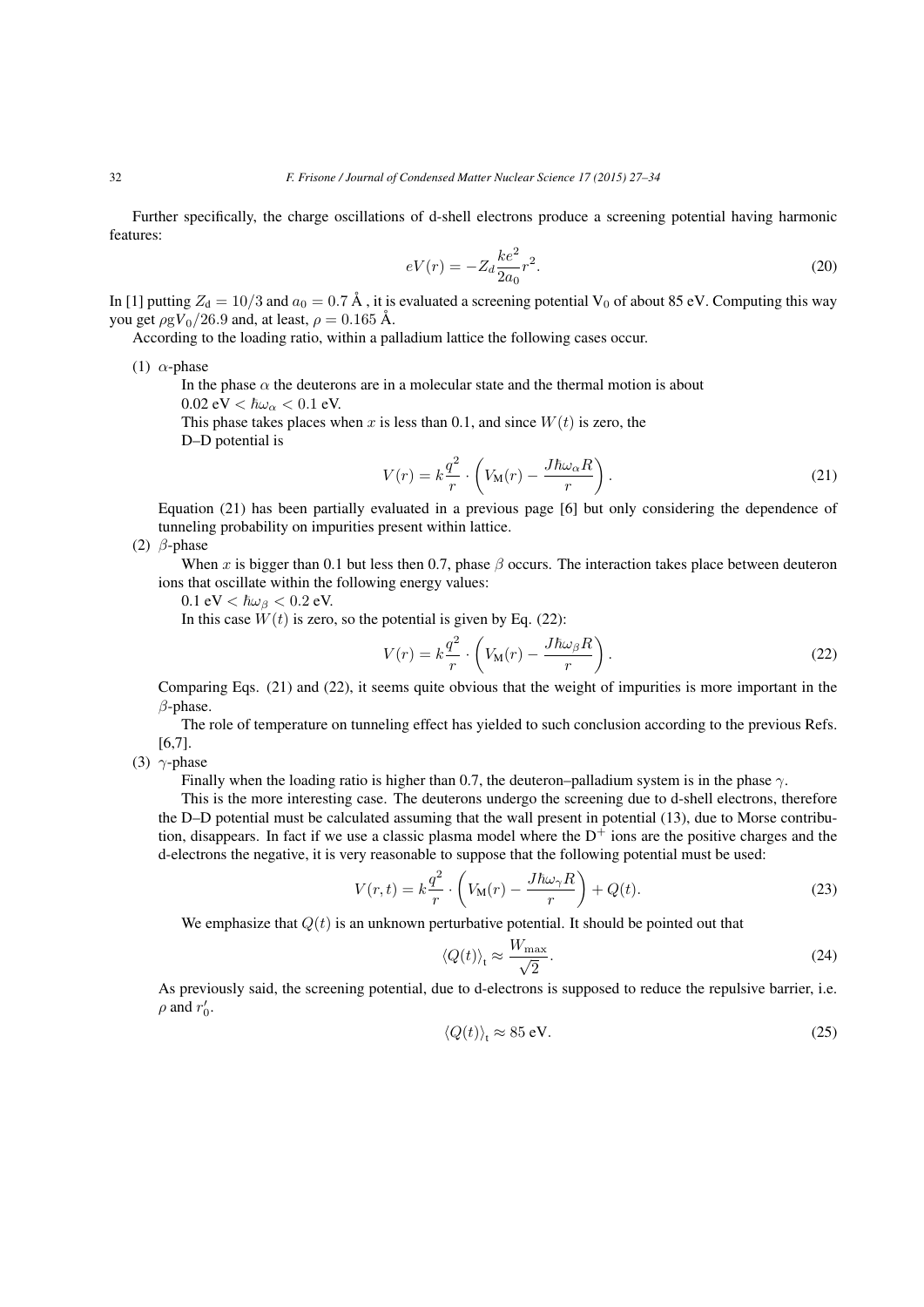#### 5. Results and Discussions

This presentation shows the D–D fusion probability renormalized to number of events per second regarding the D–D interaction in each different phase. More specifically, fusion probabilities in the phase  $\alpha$ ,  $\beta$  and  $\gamma$  are compared at varying states of energy between –50 and 50 eV. It is also important to consider the role of d-shell electron screening as perturbative lattice potential. This treatment, which considers only the case where  $Q(t)$  is different by zero, involves a change of value of certain points in the x-axes where the coulomb barrier is represented and, in this case, the final result is the screening enhancement of fusion probability. In order to evaluate the fusion rate  $(Λ)$  this equation was required:

$$
\Lambda = A\Gamma,\tag{26}
$$

where  $\Gamma$  is the Gamow factor and A is the nuclear reaction constant obtained from the measured cross sections (value used was  $10^{22}$ s<sup>-1</sup>).

From an experimental point of view, in the cold fusion phenomenon it is possible to affirm that there are three types of experiment [13]:

- (1) those that give negative results,
- (2) those that give some results (little detection signs are measured in contrast with the background, therefore fusion probability is found to be about  $10^{-23}$  using a very high loading ratio),
- (3) those that give clear positive results as Fleischmann and Pons experiments.

Nevertheless, experiments of the third type are less accurate from an experimental point of view. For this reason it is possible to explain only the experiments of the first and second type throughout a physical and mathematical theoretical model of controversial phenomenon of cold fusion. In this case the role of loading ratio needs to be considered on the experimental results.

Starting from  $\alpha$ -phase:

In this case the theoretical fusion probability is very small, less than  $10^{-74}$ . It is possible to affirm that if the deuterium is loaded with a percentage  $x < 0.2$  no fusion event occurs. The same absence of nuclear phenomenon is compatible for a loading ratio of about 0.7 since, in this case, the predicted fusion probability is less than  $10^{-42}$ . These predictions, of course, agree to the experimental results. But for  $x > 0.7$  a set of valid experiments on cold fusion report some background spikes (e.g. see [14]). The remarkable result of such model is that in the  $\gamma$ -phase, some background fluctuations are evident, since the theoretical predictions yielded to a fusion probability of about  $10^{-22}$  due to a very high loading ratio. This represents a new result according to [6,7] since, in those cases, the fusion probability was independent by the loading ratio.

Moreover, the model proposed in this work (which unifies nuclear physics with condensed matter) can explain some anomaly nuclear traces found in the solids. In order to explain the occurrence of a very high fusion rate concerning the experiments of the third type, other contribution as micro-deformation would be required as long as the experiment itself could be possible. The role of micro-crack and impurities associated with the loading ratio will be explored in other speculative works. Hopefully *the nuclear physics within condensed matter* will be a new and highly productive scientific topic.

#### References

- [1] O. Reifenschweiler, Reduced radioactivity of tritium in small titanium particles, *Phys. Lett. A* 184 (1994)149.
- [2] O. Reifenschweiler, Some experiments on the decrease of tritium radioactivity, *Fusion Technol.* 30 (1996) 261.
- [3] Melvin H. Miles et al., Introduction to the cold fusion experiments, *Fusion Technol.* 25 (1994) 478.